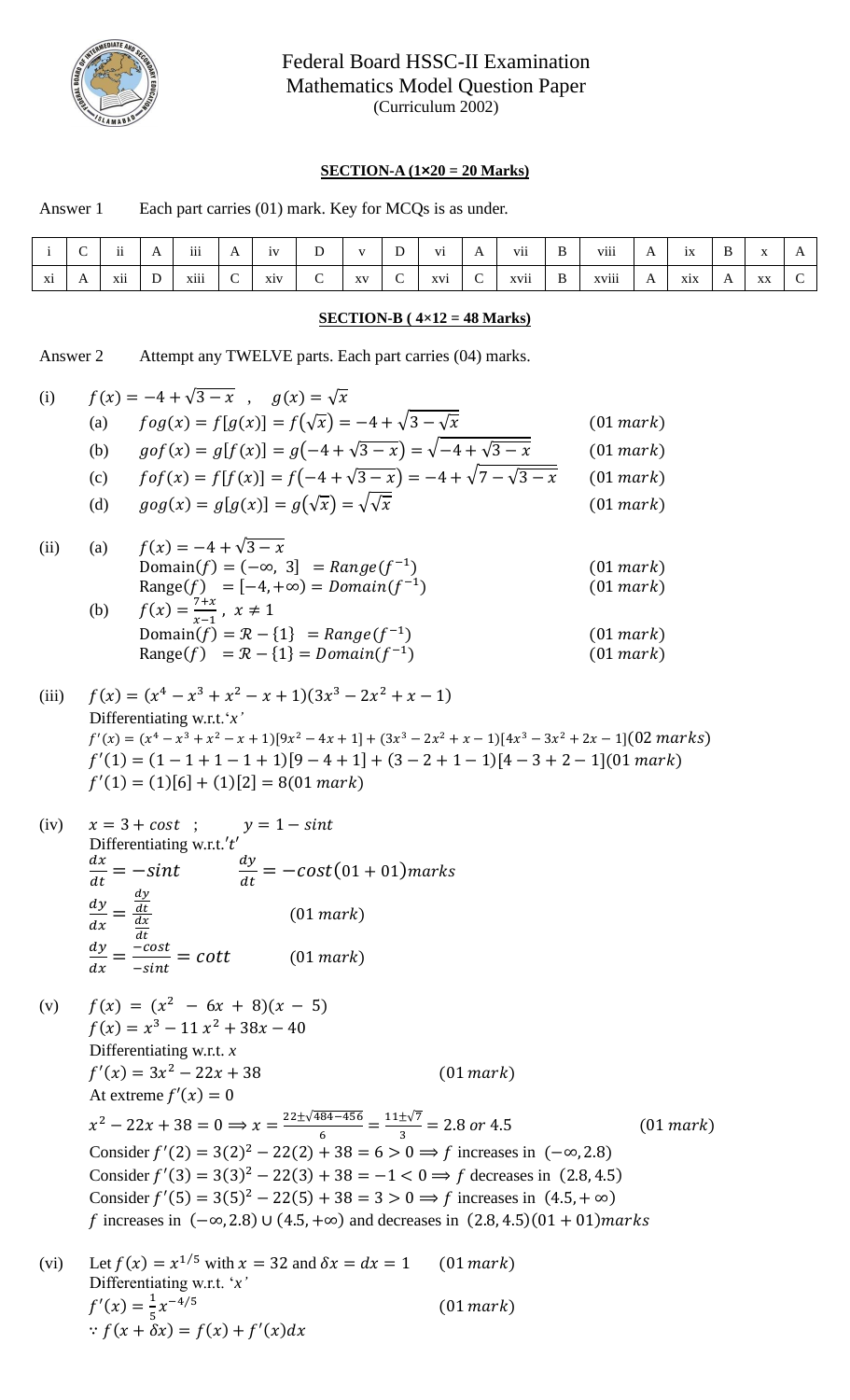$$
f(x + \delta x) = x^{1/5} + \frac{1}{5}x^{-4/5}dx
$$
\n
$$
f(32 + 1) = (32)^{1/5} + \frac{1}{5}(32)^{-4/5}(1)
$$
\n
$$
f(33) = 2 + \frac{1}{30}
$$
\n
$$
(33^{1/5} = \frac{163}{50}
$$
\n
$$
3^{1/5} = \frac{163}{50}
$$
\n
$$
3^{1/5} = \frac{163}{50}
$$
\n
$$
= (lnx)(-x^2) - f(\frac{1}{x})(-\frac{1}{x})dx
$$
\n
$$
(11 mark)
$$
\n
$$
= -\frac{3}{2}hx + \frac{1}{x}x^{-2}dx
$$
\n
$$
= -\frac{3}{x}hx + \frac{x^2}{x^2} = 0 \Rightarrow x(4-x) = 0 \Rightarrow x = 0, 4
$$
\n
$$
(01 mark)
$$
\n
$$
f(x) = 4x - x^2
$$
\nFor *x*-intercept 84x - x<sup>2</sup> = 0  $\Rightarrow x = 0, 4$ \n
$$
f(01 mark)
$$
\n
$$
= \frac{16x^2}{3} - \frac{1}{x^2} + \frac{1}{x} = 0 \Rightarrow x(4-x^2) = 0 \Rightarrow x = 0, 4
$$
\n
$$
(01 mark)
$$
\n
$$
= \frac{16x^2}{3} - \frac{1}{3}(\frac{1}{3}(\frac{4x}{3} - \frac{1}{3})dx)
$$
\n
$$
= \frac{16x^2}{3} - \frac{1}{3}(\frac{1}{3}(\frac{4x}{3} - \frac{1}{3})dx)
$$
\n
$$
= \frac{1}{3}(\frac{1}{3}x + \frac{1}{3})
$$
\n
$$
= \frac{1}{3}(\frac{1}{3}x + \frac{1}{3})
$$
\n
$$
= \frac{1}{3}(\frac{1}{3}x + \frac{1}{3}) = 0 \text{ be the given line}
$$
\n
$$
N = -\sqrt{3}y + 8\sqrt{3} + 4 = 0
$$
\n
$$
A = \sqrt{3}y + 8\sqrt{
$$

or  $x^2 + y^2 + 2x + 6y - 15 = 0$  (01 mark)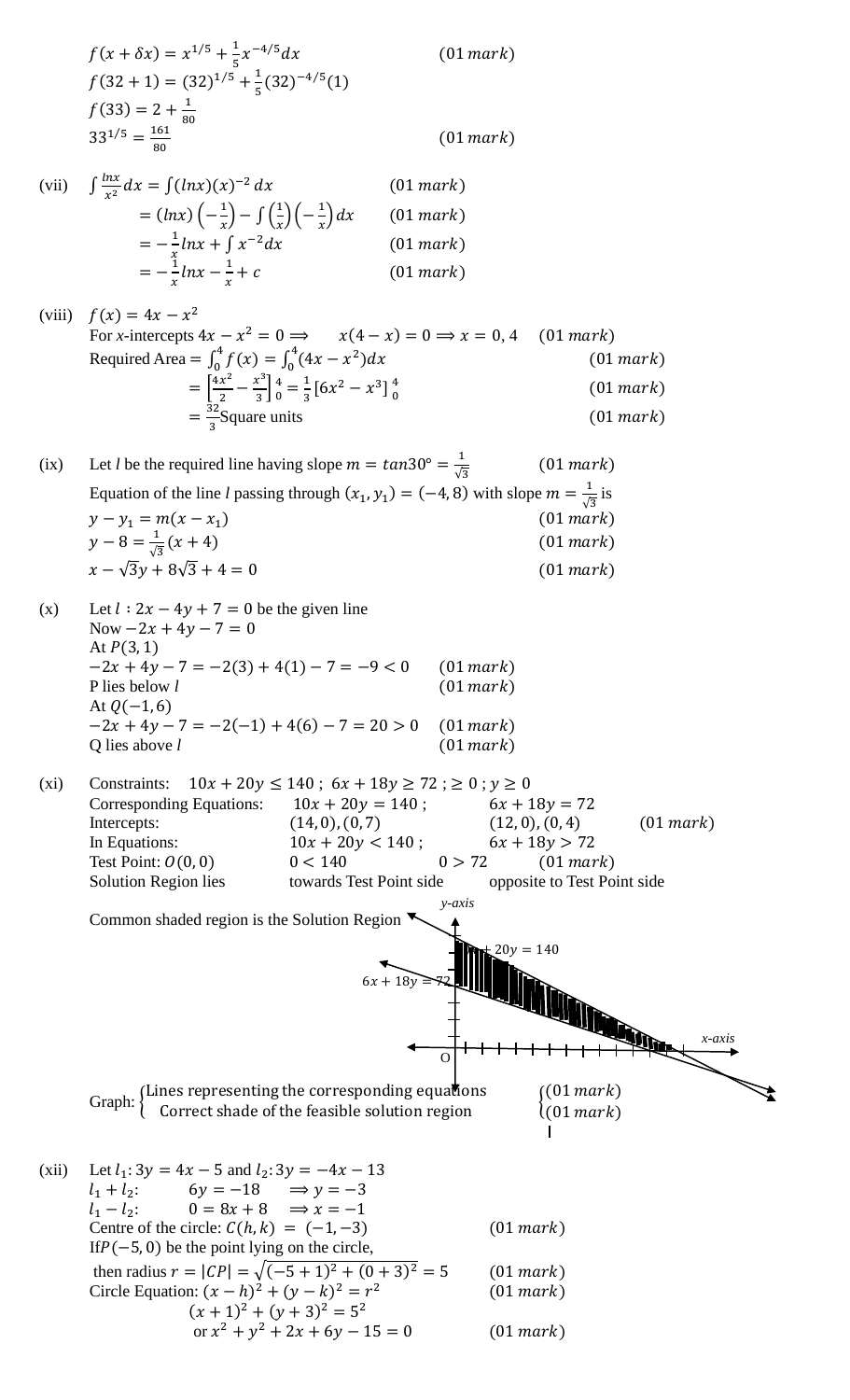(xiii) Let  $F(-2, 1)$  be the focus and *l*:  $x - 5 = 0$  be the directrix of the parabola. Consider a point  $P(x, y)$  on the parabola. Draw  $\overline{PM} \perp l$  and join P to F. By definition  $|\overline{PF}| = |\overline{PM}|$  (01 mark)  $\sqrt{(x+2)^2 + (y-1)^2} = \frac{|x-5|}{\sqrt{3}}$  $\sqrt{1^2}$  $(01 mark)$  $(x + 2)^2 + (y - 1)^2 = (x - 5)^2$  $(01 mark)$  $(y-1)^2 = 7(3-2x)$  (01 mark) (xiv)  $16x^2 + 25y^2 = 1 \Rightarrow \frac{x^2}{1/16} + \frac{y^2}{1/25} = 1$ Comparing with  $\frac{x^2}{a^2} + \frac{y^2}{b^2}$  $\frac{y}{b^2}$  = 1 to get  $a^2$  = 1/16 and  $b^2$  = 1/25 At the point  $(x_1, y_1) = (4, 12/5)$ Equation of the tangent:  $\frac{xx_1}{a^2} + \frac{yy_1}{b^2}$  $\boldsymbol{b}$  $(01 mark)$  $\Rightarrow \frac{4x}{1/4}$  $\frac{4x}{1/16} + \frac{12y/5}{1/25}$  $\frac{1}{1/25} = 1 \implies 64x + 60y - 1 = 0$  (01 mark) Equation of the normal:  $y - y_1 = \frac{a^2 y_1}{b^2 x_1}$  $\frac{d^2 y_1}{b^2 x_1}(x - x_1)$  $(01 mark)$  $\Rightarrow$   $y - \frac{12}{5}$  $\frac{12}{5} = \frac{\left(\frac{1}{16}\right)\left(\frac{12}{5}\right)}{\left(\frac{1}{26}\right)4}$  $\frac{12}{5}$  $\left(\frac{1}{25}\right)4$  $(x - 4) \Rightarrow 75x - 80y - 108 = 0$  (01 mark) (xv)  $\underline{u} = -2\underline{i} + 5j + 3\underline{k}$ ;  $\underline{v} = \underline{i} + 3j - 2\underline{k}$ ;  $\underline{w} = -3\underline{i} + j - 2\underline{k}$ Volume of Parallelepiped = | −2 5 3 1 3 −2 −3 1 −2  $\vert$  (02 marks)  $= -2(-4) - 5(-8) + 3(10) = 78$  (01 + 01) marks (xvi)  $\underline{u} = 3\underline{i} + j - \underline{k}$ ;  $\underline{v} = 2\underline{i} - j + \underline{k}$  $\underline{u}.\underline{v} = (3)(2) + (1)(-1) + (-1)(1) = 4$  (01 mark)

$$
\underline{u} \cdot \underline{v} = (3)(2) + (1)(-1) + (-1)(1) = 4 \qquad (01 mark)
$$
\n
$$
|\underline{u}| = \sqrt{9 + 1 + 1} = \sqrt{11} \ ; \ |\underline{v}| = \sqrt{4 + 1 + 1} = \sqrt{6} \qquad (01 mark)
$$
\nIf  $\theta$  be the angle between  $\underline{u}$  and  $\underline{v}$ , then\n
$$
\cos \theta = \frac{\underline{u} \cdot \underline{v}}{|\underline{u}||\underline{v}|} = \frac{4}{\sqrt{11}\sqrt{6}} \qquad (01 mark)
$$
\n
$$
\theta = \cos^{-1}\left(\frac{4}{\sqrt{66}}\right) = 60.5^{\circ} \qquad (01 mark)
$$

**SECTION-C ( 8×4 = 32 Marks )**

|          |                       |                                                                                                |        |        |                                                                  | $y-axis$       |
|----------|-----------------------|------------------------------------------------------------------------------------------------|--------|--------|------------------------------------------------------------------|----------------|
| Answer 3 |                       | $f(x) = \begin{cases} 4 - x^2, & \text{if } x \leq 0 \\ 4 + x, & \text{if } x > 0 \end{cases}$ |        |        |                                                                  | $f(x) = 4 + x$ |
| (a)      |                       | Correct Table of values                                                                        |        |        | (01 mark)                                                        |                |
|          |                       | Correct graph                                                                                  |        |        | (01 mark)                                                        |                |
|          |                       |                                                                                                |        |        |                                                                  |                |
|          | $-3$<br>$\mathcal{X}$ | -2<br>$-1$<br>$\boldsymbol{0}$<br>$\overline{3}$<br>$\theta$                                   | 2<br>1 | 3<br>7 |                                                                  |                |
|          | $-5$<br>$\mathbf{v}$  | 4                                                                                              | 5<br>6 |        |                                                                  |                |
|          |                       |                                                                                                |        |        |                                                                  | $x$ -axis      |
| (b)      |                       | At $x = 0$ , $f(x) = 4 - x^2$                                                                  |        |        |                                                                  |                |
|          |                       | $\Rightarrow$ f(0) = 4                                                                         |        |        | (01 mark)                                                        |                |
| (c)      |                       | $\lim_{x\to 0^-} f(x) = \lim_{x\to 0^-} (4 - x^2) = 4$                                         |        |        | (01 mark)                                                        |                |
|          |                       | $\lim_{x\to 0^+} f(x) = \lim_{x\to 0^+} (4+x) = 4$                                             |        |        | (01 mark)                                                        |                |
| (d)      |                       | Since $\lim_{x \to 0^-} f(x) = \lim_{x \to 0^+} f(x) = 4$                                      |        |        |                                                                  |                |
|          |                       | $\Rightarrow \lim_{x\to 0} f(x) = 4$                                                           |        |        | (01 mark)                                                        |                |
|          |                       | And $\lim_{x \to 0} f(x) = f(0)$                                                               |        |        | (01 mark)                                                        |                |
|          |                       | Therefore f is continuous at $x = 0$                                                           |        |        | (01 mark)                                                        |                |
|          |                       | Answer 4 $f(x) = sinx + cos^2 x$ ; $x \in \left[0, \frac{\pi}{2}\right]$                       |        |        |                                                                  |                |
|          | (a)                   | Differentiating w.r.t. $x$                                                                     |        |        |                                                                  |                |
|          |                       | $f'(x) = cos x - 2cos x . sin x$                                                               |        |        |                                                                  | (01 mark)      |
|          | (b)                   | Differentiating again w.r.t. $x$                                                               |        |        |                                                                  |                |
|          |                       |                                                                                                |        |        | $f''(x) = -\sin x - 2(\cos^2 x - \sin^2 x) = -\sin x - 2\cos 2x$ | (01 mark)      |
|          |                       |                                                                                                |        |        |                                                                  |                |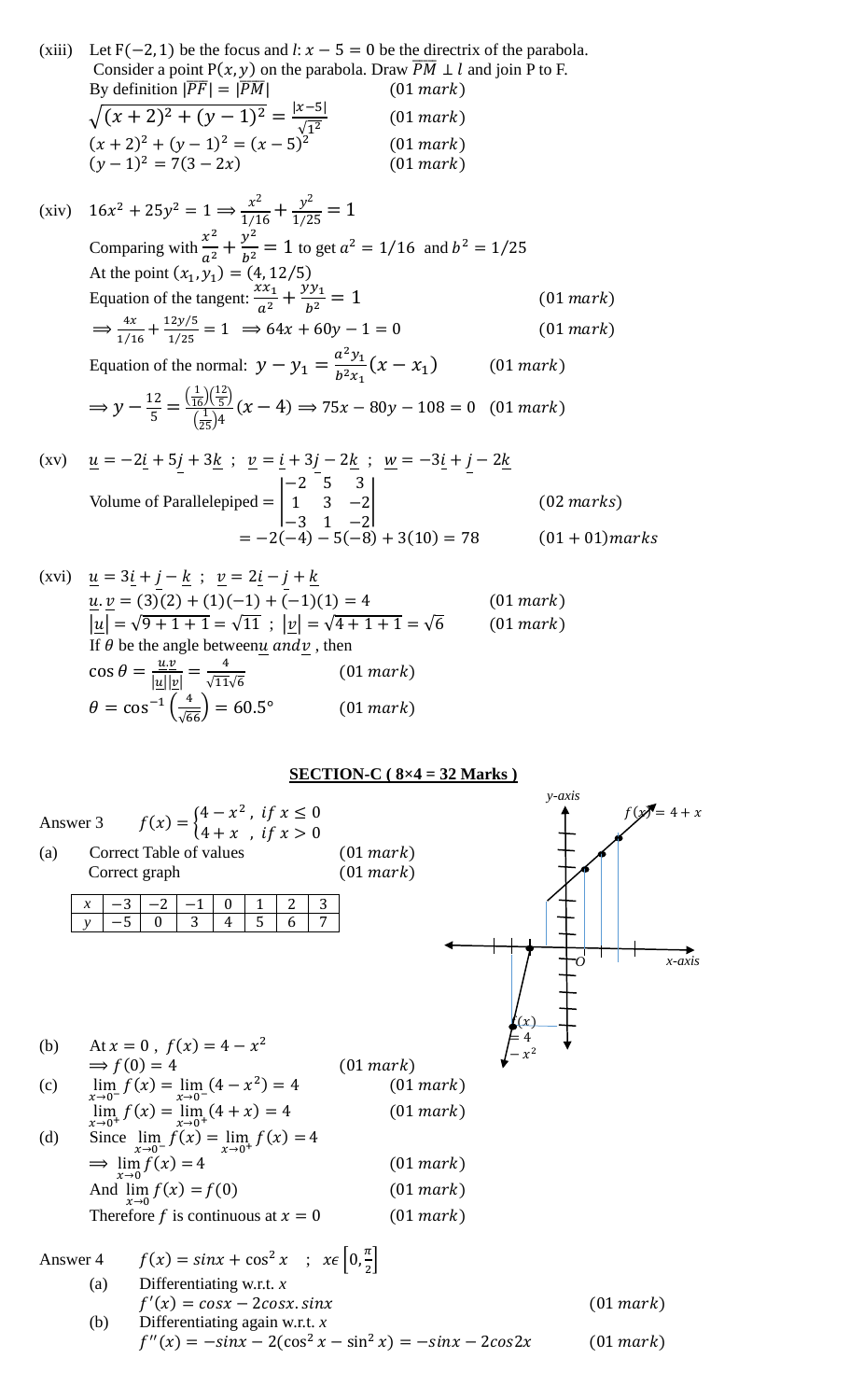|          | (c) | For extreme values put $f'(x) = 0$<br>$cos x - 2cos x . sin x = 0 \Rightarrow cos x (1 - 2sin x) = 0$                                                                                          |                             |
|----------|-----|------------------------------------------------------------------------------------------------------------------------------------------------------------------------------------------------|-----------------------------|
|          |     | $cos x = 0$ gives $x = \frac{\pi}{2}$                                                                                                                                                          | (01 mark)                   |
|          |     | $1-2sinx = 0$ gives $sinx = \frac{1}{2} \implies x = \frac{\pi}{6}$                                                                                                                            | (01 mark)                   |
|          | (d) | $f''\left(\frac{\pi}{2}\right) = -\sin\left(\frac{\pi}{2}\right) - 2\cos 2\left(\frac{\pi}{2}\right) = 1 > 0$                                                                                  | (01 mark)                   |
|          |     | $f_{min} = f\left(\frac{\pi}{2}\right) = \sin\left(\frac{\pi}{2}\right) + \cos^2\left(\frac{\pi}{2}\right) = 1$                                                                                | (01 mark)                   |
|          |     | $f''\left(\frac{\pi}{6}\right) = -\sin\left(\frac{\pi}{6}\right) - 2\cos 2\left(\frac{\pi}{6}\right) = -\frac{3}{2} < 0$                                                                       | (01 mark)                   |
|          |     | $f_{max} = f\left(\frac{\pi}{\epsilon}\right) = \sin\left(\frac{\pi}{\epsilon}\right) + \cos^2\left(\frac{\pi}{\epsilon}\right) = \frac{5}{4}$                                                 | (01 mark)                   |
| Answer 5 |     | $\int \frac{x^3+4}{(x^2-1)(x^2+3x+2)} dx$                                                                                                                                                      |                             |
|          |     | (a) $\frac{x^3+4}{(x+1)^2(x-1)(x+2)} = \frac{A}{(x+1)} + \frac{B}{(x+1)^2} + \frac{C}{(x-1)} + \frac{D}{(x+2)} \rightarrow eqn I$                                                              |                             |
|          |     | $x^3 + 4 = A(x + 1)(x - 1)(x + 2) + B(x - 1)(x + 2) + C(x + 1)^2(x + 2) + D(x + 1)^2(x - 1) \rightarrow eqn II$                                                                                |                             |
|          |     | For B put $x = -1$ $-1 + 4 = B(-2)(1) \Rightarrow B = -3/2 (01 mark)$                                                                                                                          |                             |
|          |     | For C put $x = 1$ $1 + 4 = C(4)(3)$ $\Rightarrow C = 5/12$                                                                                                                                     | (01 mark)                   |
|          |     | For D put $x = -2$ $-8 + 4 = D(1)(-3) \Rightarrow D = 4/3$                                                                                                                                     | (01 mark)                   |
|          |     | Consider <i>eqn II</i> as                                                                                                                                                                      |                             |
|          |     | $x^3 + 4 = A(x^3 + 2x^2 - x - 2) + B(x^2 + x - 2) + C(x^3 + 4x^2 + 5x + 2) + D(x^3 + x^2 - x - 1)$                                                                                             |                             |
|          |     | Equating the coefficients of like powers of $x^3$<br>$1 = A + C + D$                                                                                                                           |                             |
|          |     | $1 = A + \frac{5}{12} + \frac{4}{2} \implies A = -\frac{3}{4}$                                                                                                                                 |                             |
|          |     |                                                                                                                                                                                                | (01 mark)                   |
|          |     | Substituting values in eqn l                                                                                                                                                                   |                             |
|          |     | $\frac{x^3+4}{(x+1)^2(x-1)(x+2)} = -\frac{3}{4(x+1)} - \frac{3}{2(x+1)^2} + \frac{5}{12(x-1)} + \frac{4}{3(x+2)}$                                                                              |                             |
|          | (b) | $\int \frac{x^3+4}{(x+1)^2(x-1)(x+2)} dx = -\frac{3}{4} \int \frac{1}{(x+1)} dx - \frac{3}{2} \int (x+1)^{-2} dx + \frac{5}{12} \int \frac{1}{(x-1)} dx + \frac{4}{3} \int \frac{1}{(x+2)} dx$ |                             |
|          |     | $\int \frac{x^3+4}{(x+1)^2(x-1)(x+2)} dx = -\frac{3}{4}ln(x+1) + \frac{3}{2(x+1)} + \frac{5}{12}ln(x-1) + \frac{4}{3}ln(x+2)$                                                                  |                             |
|          |     |                                                                                                                                                                                                | $(01 + 01 + 01 + 01)$ marks |
| Answer 6 |     | $A(-1,1)$ , $B(5,5)$ , $C(4,1)$                                                                                                                                                                |                             |
|          |     | (a) Slope of $l = m = \frac{5-1}{5+1} = \frac{2}{3}$                                                                                                                                           | (01 mark)                   |
|          | (b) | Equation of <i>l</i> through point $(x_1, y_1) = A(-1, 1)$                                                                                                                                     |                             |
|          |     | is given by $y - y_1 = m(x - x_1)$                                                                                                                                                             | (01 mark)                   |
|          |     | $y-1=\frac{2}{3}(x+1) \implies 2x-3y+5=0$                                                                                                                                                      | (01 mark)                   |
|          | (c) | $2x - 3y + 5 = 0 \implies -2x + 3y - 5 = 0$<br>Divide the eqn by $\sqrt{(2)^2 + (-3)^2}$ or $\sqrt{13}$                                                                                        |                             |
|          |     |                                                                                                                                                                                                |                             |
|          |     | $-\frac{2}{\sqrt{13}}x+\frac{3}{\sqrt{13}}y=\frac{5}{\sqrt{13}}$<br>(01 mark)                                                                                                                  |                             |
|          |     | Comparing with $xcos\alpha + ysin\alpha = p$                                                                                                                                                   |                             |
|          |     | $cos\alpha = -\frac{2}{\sqrt{13}} < 0$ ; $sin\alpha = \frac{3}{\sqrt{13}} > 0$ ; $p = \frac{5}{\sqrt{13}}$                                                                                     | $(\alpha$ in 2nd Quadrant)  |
|          |     | $\Rightarrow$ tan $\alpha = -\frac{3}{2}\alpha = \tan^{-1}\left(-\frac{3}{2}\right) = 123.69^{\circ}$<br>(01 mark)                                                                             |                             |
|          |     | Normal Form: $xcos(123.69^{\circ}) + ysin(123.69^{\circ}) = \frac{5}{\sqrt{13}}$ (01 mark)                                                                                                     |                             |
|          | (d) | $A(-1,1), B(5,5), C(4,1)$                                                                                                                                                                      |                             |
|          |     | Area of Triangle ABC = $\frac{1}{2} \begin{bmatrix} -1 & 1 & 1 \\ 4 & 1 & 1 \\ 5 & 5 & 1 \end{bmatrix}$                                                                                        | (01 mark)                   |
|          |     | $=\frac{1}{2}[-1(-4)-1(-1)+1(15)]=10$                                                                                                                                                          | (01 mark)                   |
|          |     |                                                                                                                                                                                                |                             |
|          |     |                                                                                                                                                                                                |                             |

Answer 7 Let number of conventional phones be *x* and number of smart phones be *y*. Time constraints for assembling and finishing of conventional and smart phones are  $x + 2y \le 24$  and  $2x + y \le 24$  respectively. The restriction on number of gadgets in a day is  $x + y \le 15$ The objective function as Profit function is  $P(x, y) = 1000x + 4000y$ Constraints:  $x + 2y \le 24$ ;  $2x + y \le 24$ ;  $\ge 0$ ;  $y \ge 0$ Corresponding Equations:  $x + 2y = 24$ ;  $2x + y = 24$ Intercepts:  $(24, 0), (0, 12);$   $(12, 0), (0, 24)$   $(01 mark)$ In Equations:  $x + 2y < 24$ ;  $2x + y < 24$ Test Point:  $0(0, 0)$   $0 < 24; 0 < 24$   $(01 mark)$ Solution Region lies: towards Test Point side